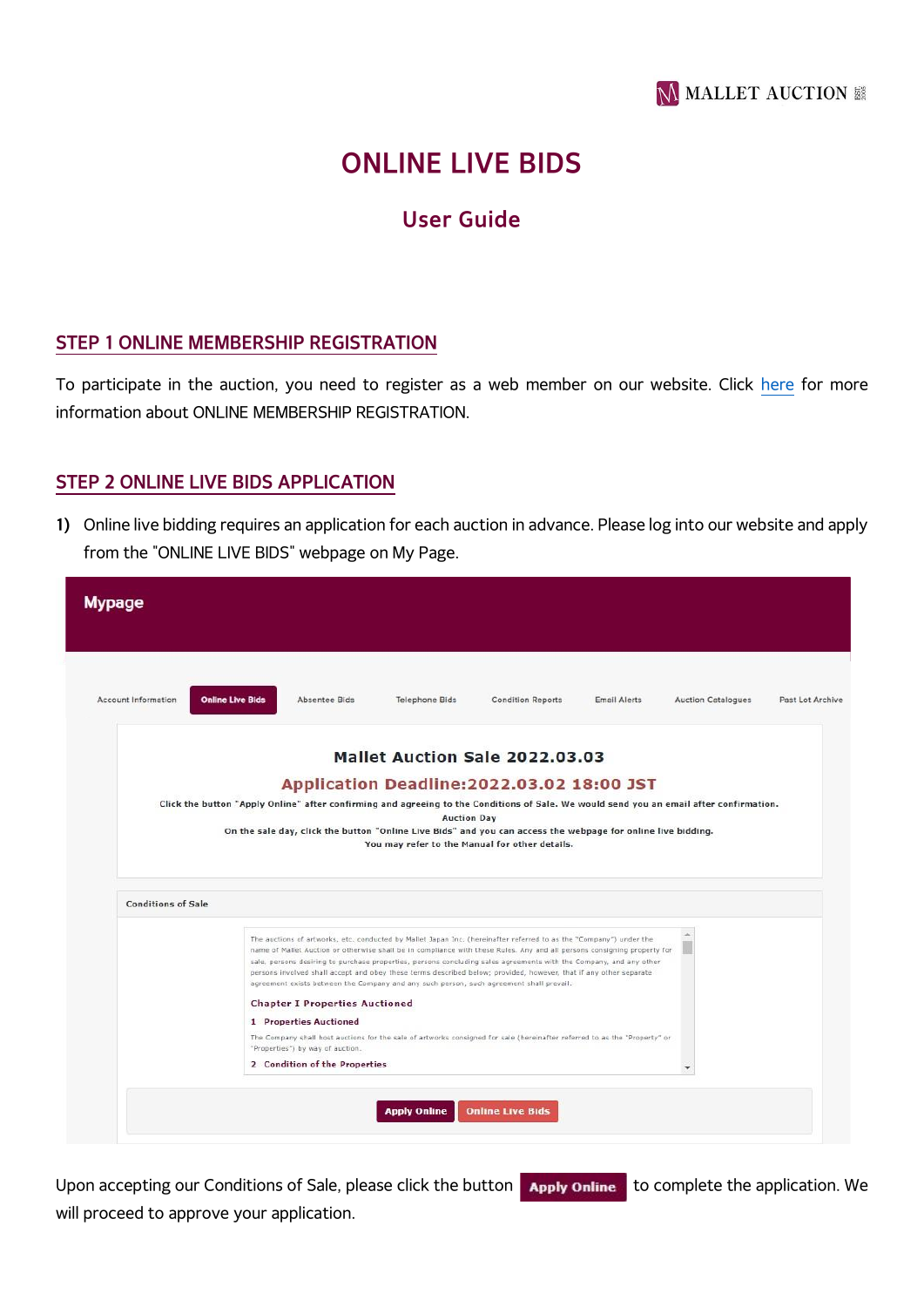**2)** Upon successful application, you will receive an approval email at your registered email address. The email will contain your password and paddle number necessary for ONLINE LIVE BIDS. Please keep this email secure.

| Dear Mallet Auction.                                                                                                                                                                                   |                                                                                      |
|--------------------------------------------------------------------------------------------------------------------------------------------------------------------------------------------------------|--------------------------------------------------------------------------------------|
| We would like to inform you that your application for Online Live Bidding has been approved<br>On the day of the auction, please access and log into the bidding webpage at the URL<br>provided below. |                                                                                      |
| sale: MALLET AUCTION 22519<br>Date and Time: 19 April 2022 10:00                                                                                                                                       |                                                                                      |
| Online Live Bids webpage<br>https://mallet-online.com/liveauction/                                                                                                                                     | <b>ONLINE LIVE BIDS Webpage</b><br>(On auction day)                                  |
| Login ID: Your Registered Email Address<br>Login Password: **********<br>Paddle Number: 1008                                                                                                           | Login ID-Password                                                                    |
| My Page<br>https://mallet-online.com/mypage/                                                                                                                                                           | <b>ONLINE LIVE BIDS Webpage</b><br>(To check your successful bids after the auction) |
| The online live bids webpage will remain accessible for 30 days from the date of the auction.<br>Please note that after that, the login information and successful bids data will be reset.            |                                                                                      |
| If you are not the intended recipient or if you have any questions, please contact us at<br>mallet-online@mallet.co.jp.                                                                                |                                                                                      |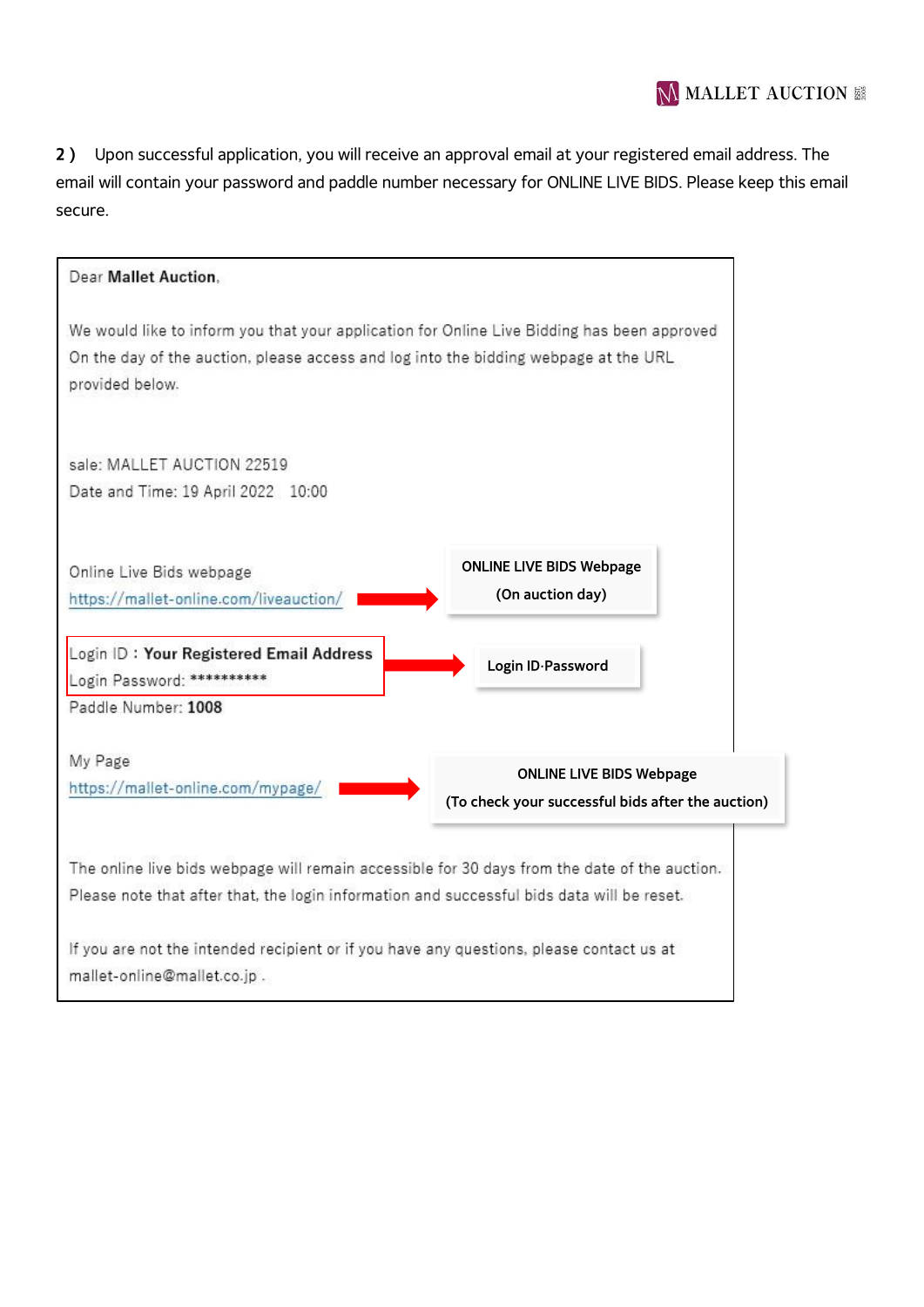## **STEP 3 LOG INTO ONLIVE LIVE BIDS (ON AUCTION DAY)**

**1)** On My Page of our website, please click the button ["ONLINE LIVE BIDS"](https://mallet-online.com/Login/?url=https://mallet-online.com/). You will then be directed to the webpage.

You could also access this webpage via the URL included in the approval email in **STEP 2**-2). ※You may log in from 1:00 p.m. JST on the day of the auction. ※You may log in by using smartphones or tablets as well.

**2)** Please log in by entering your registered email address and the password provided in the approval email. If you have lost or forgotten your password, please click [here](https://mallet-online.com/Login/reference.php) to reset it.

| MALLET INTERNATIONAL |                                                                                                                   | LOGIN |  | YOUTUBE LIVE AUCTION SUCCESSFUL BID DATA HELP LANGUAGE |  |
|----------------------|-------------------------------------------------------------------------------------------------------------------|-------|--|--------------------------------------------------------|--|
| Login                | *Please enter the ID and password for Online Live Bidding.<br>They may differ from the ones of Mallet Auction HP. |       |  |                                                        |  |
|                      | Please login with your e-mail and password.                                                                       |       |  |                                                        |  |
| E-MAIL               | sample@mallet.co.jp                                                                                               |       |  |                                                        |  |
| PASSWORD             |                                                                                                                   |       |  |                                                        |  |
|                      | Login<br><b>O</b> Forgot your password?                                                                           |       |  |                                                        |  |
|                      | O If you are not a registered member, click here.                                                                 |       |  |                                                        |  |

## **※If you enter incorrect information repeatedly, you might not be able to log in for a certain**

**period of time. Please reset your password instead.**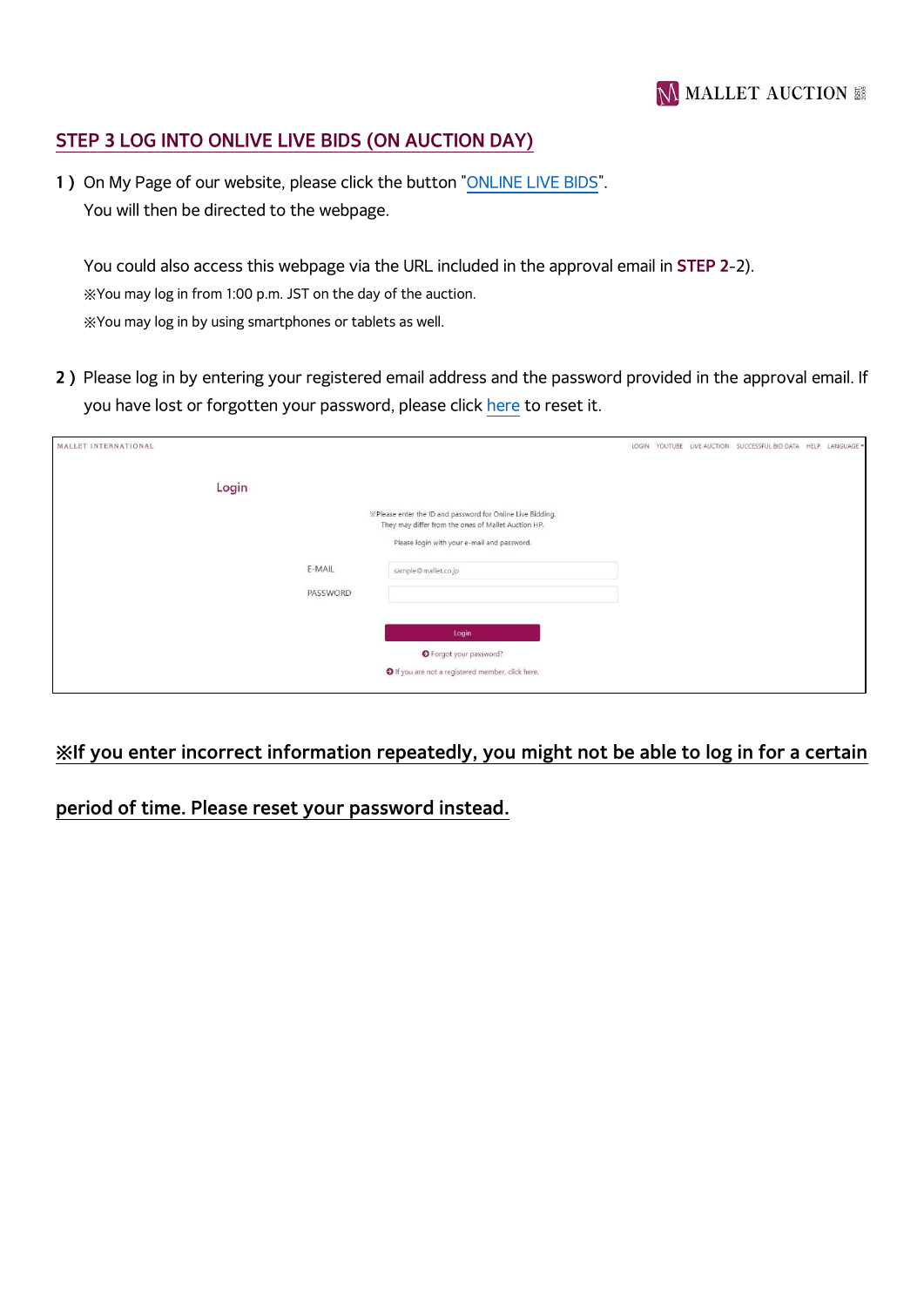

## **STEP 4 HOW TO PLACE AN ONLINE LIVE BID (ON AUCTION DAY)**

#### **1)** Neither audio nor video would be stream on the Online Live Bids Webpage.

#### Please watch the live auction on YouTube or Instagram.

※Depending on your usage environment, there may be a lag of seconds, or up to minutes.

|                                                                                                                |                                                                                                                                                                                                                                                                                                                                                           |                                                                                   | How to use our Online Live Bids?                                                                                                                 | <b>MALLET AUCTION</b> 議                                                                                                                                                                                           |
|----------------------------------------------------------------------------------------------------------------|-----------------------------------------------------------------------------------------------------------------------------------------------------------------------------------------------------------------------------------------------------------------------------------------------------------------------------------------------------------|-----------------------------------------------------------------------------------|--------------------------------------------------------------------------------------------------------------------------------------------------|-------------------------------------------------------------------------------------------------------------------------------------------------------------------------------------------------------------------|
|                                                                                                                | <b>MALLET AUCTION 220303</b>                                                                                                                                                                                                                                                                                                                              | <b>Current LOT</b><br>(Image, LOT No., Artist, Method, Size, Estimate)            | In the center of the screen, there would be information of the LOT currently being auctioned                                                     | <b>PLACE BID</b>                                                                                                                                                                                                  |
| <b>LOTS LIST</b><br>You've Won: OOOJPY<br>Your successful bid price<br><b>SKIP</b>                             | between the between the and the<br><b>LOT 208</b><br>扰<br>ダリアスデカンタ&グラスセット<br>200,000-300,000<br>Sold: 240,000JPY<br>LOT 209<br>ガレ<br>ルピナス文表表<br>100,000-150,000<br>You've Won: 170,000JPY                                                                                                                                                                 | <b>LOT 214</b>                                                                    | Your Next BID<br>Your Paddle #1,004<br>180,000 JPY<br><b>PLACE BID</b><br>入札確認画面を表示しない<br>$\mathbb{Z}$<br>Do not display bid confirmation screen | Upon bidding, click the button "PLACE BID"<br>after confirming your intended bid price.<br>*You may not bid twice in a row<br>when the LOT is with you at the moment.                                             |
| LOT skipped<br>due to circumstances<br>Sold: OOOJPY<br>Successful bid price<br>by other bidders<br><b>PASS</b> | LOT 210<br>ガレ<br>パンジー文盖物/螺旋花文ポット<br>100.000-150.000<br>PASS<br>LOT 211<br>$K-\Delta$<br>取林文花瓶<br>300,000-400,000<br><b>SKIP</b>                                                                                                                                                                                                                           |                                                                                   | Online<br>170,000 JPY<br>160,000 JPY<br>Floor<br>150,000 JPY<br><b>Your Bid</b>                                                                  | <b>BID HISTORY LIST</b><br>(The LOT is with the bidder who has placed the bid<br>at the price shown at the top.)                                                                                                  |
| LOT unsold                                                                                                     | LOT 212<br>ラリック<br>$K - \Delta$<br>関係の花文師<br>100.000-150.000<br>花瓶:Domremy/ 花瓶:Deauville<br>Sold: 160,000JPY<br>オパルセント、フロスト/パチネ<br>LOT 213<br>$K - L$<br>Domremy:H.21.0×W.17.0×D.17.0cm<br>ハナウド文香水服/税業文グラス<br>Deauville:H.15.0×W.9.5×D.9.5cm<br>100.000-150.000<br>Sold: 100,000JPY<br>150,000 - 200,000 JPY<br>LOT 214<br><b>With Correction</b><br>ラリック |                                                                                   | Fair Warning                                                                                                                                     | Your Bid: Your bid price<br>Online: Bid price by other online bidders<br>Floor: Bid price by other bidders in the salesroom<br>(including written absentee bids, telephone bids<br>and bids by paddles in person) |
|                                                                                                                | 图板:Domremy/ 花板:Deauville<br>150,000-200,000<br>LOT 215<br>多用 单选                                                                                                                                                                                                                                                                                           | <b>With Correction</b><br>This means that there are corrections to the Catalogue. | Click the icon to show the updated information from the list of works on our homepage                                                            | Fair Warning<br>The auctioneer's hammer will fall soon.<br>Please hurry if you would like to place a bid.                                                                                                         |
|                                                                                                                |                                                                                                                                                                                                                                                                                                                                                           | You would then need to reconnect to ONLINE LIVE BIDS.                             | *Depending on the device, the screen might directly switched to the information webpage.                                                         |                                                                                                                                                                                                                   |

**2)** In the center of the screen, there would be information of the LOT currently being auctioned, Your Next BID (the next available bid price), and BID HISTORY LIST (current bid price etc.). Upon bidding, click the button "**PLACE BID**" after confirming your intended bid price. Once you click the button "**ACCEPT**" on the bid confirmation screen, your bid would be processed.

| 500,000 JPY       |               |
|-------------------|---------------|
| Bid on the above? |               |
| <b>CANCEL</b>     | <b>ACCEPT</b> |

※Bid confirmation screen

If you do not need the confirmation screen,

please check the box  $(V)$  "Do not display bid confirmation screen".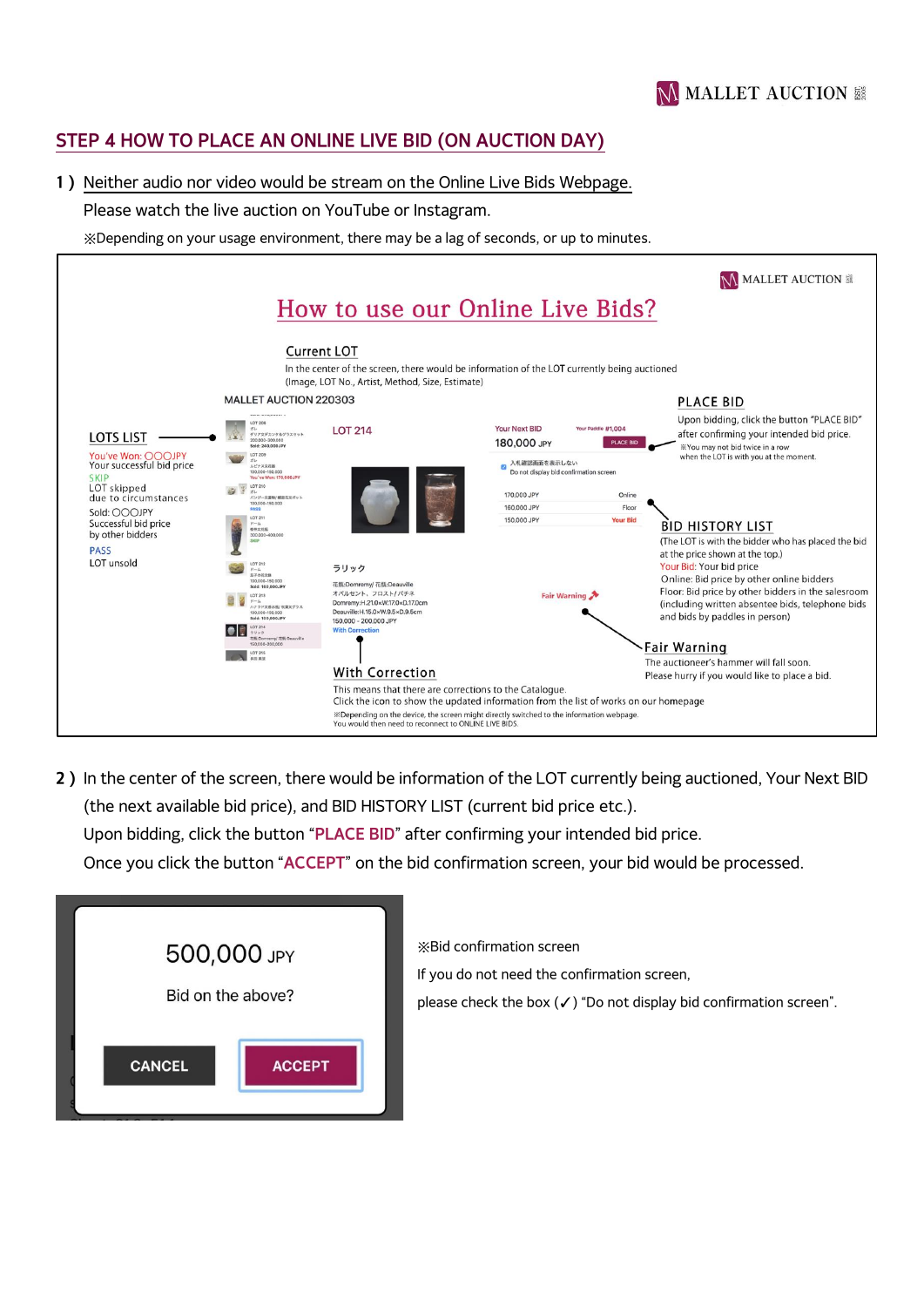| Your Next BID                                                    | Your Paddle #1,001 |  |
|------------------------------------------------------------------|--------------------|--|
| 1,700,000 JPY                                                    | <b>PLACE BID</b>   |  |
| 入札確認画面を表示しない<br>$\Box$<br>Do not display bid confirmation screen |                    |  |
|                                                                  |                    |  |
| 1.650.000 JPY                                                    | <b>Your Bid</b>    |  |
| 1.600,000 JPY                                                    | Online             |  |
| 1,550,000 JPY                                                    | Floor              |  |

you have successfully placed a bit, it would show "Your Bid" in **BID HISTORY LIST".** 

【Understanding BID HISTORY LIST】

| <b>Your Bid</b> | Your bid price                    |  |  |
|-----------------|-----------------------------------|--|--|
| Online          | Bid price by other online bidders |  |  |
| Floor           | Bid price by other bidders in the |  |  |
|                 | salesroom (including written      |  |  |
|                 | absentee bids, telephone bids     |  |  |
|                 | and bids by paddles in person)    |  |  |
|                 |                                   |  |  |

When the icon "Fair Warning" is displayed on the screen, it means that the auctioneer's hammer will fall soon, i.e., the LOT is officially declared sold. Please hurry if you would like to place a bid.

※There are occasions that it may not be displayed, depending on the progress of the auction.

**4)** After the fall of the hammer, the screen will show "Congratulations. You Won."



If someone else has won, the screen will show "Sold for OOO JPY."

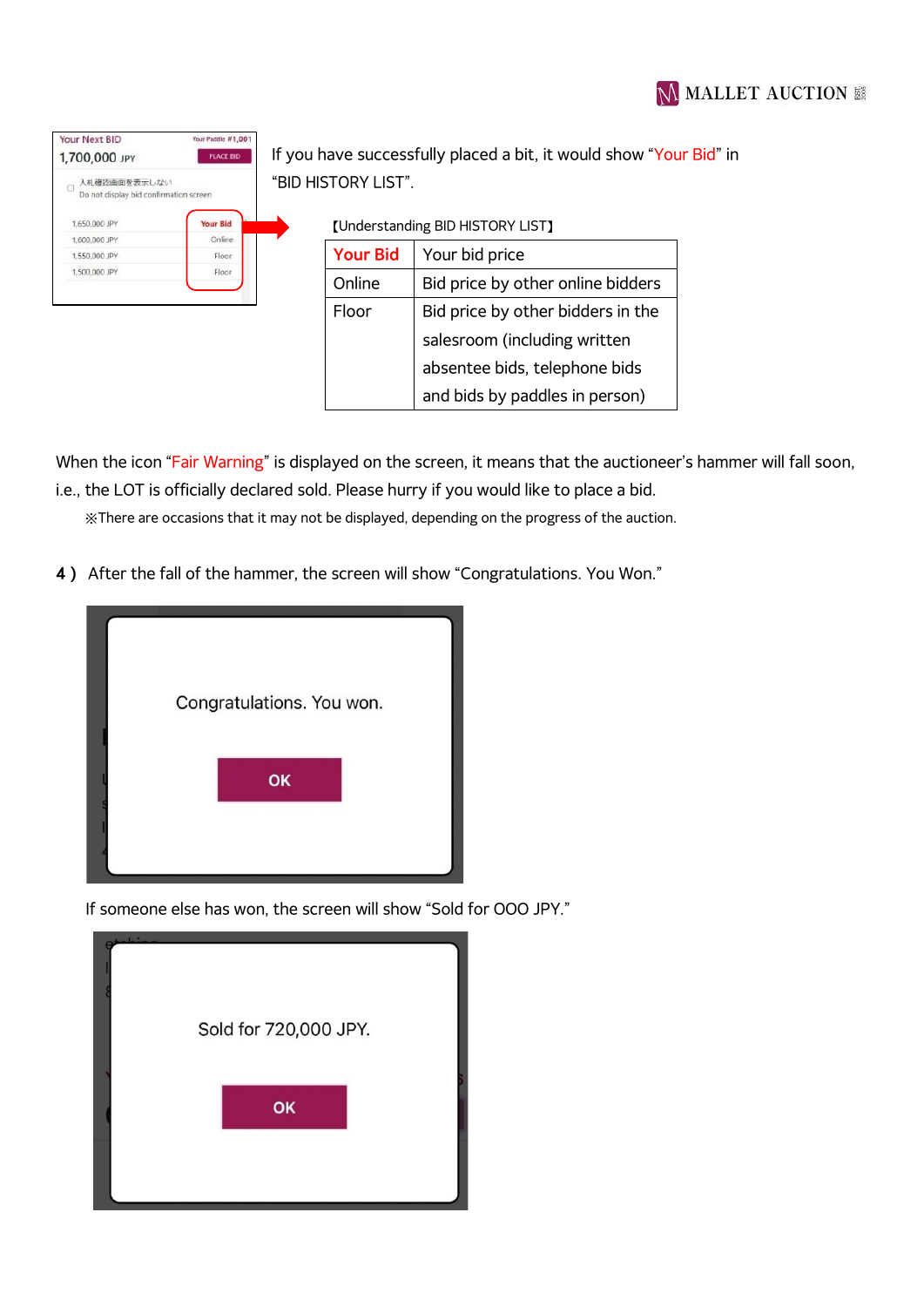## **On the screen when joining our ONLINE LIVE BIDS:**

#### **●Understanding the LOTS LIST**

| You've Won ○○○JPY | Your successful bid price                          |
|-------------------|----------------------------------------------------|
| Sold OOOJPY       | The successful bid price by other bidders          |
| <b>PASS</b>       | The LOT is unsold                                  |
| <b>SKIP</b>       | The LOT is being skipped due to circumstances. We  |
|                   | will return to this LOT later and resume the sale. |

#### -About SKIP

Due to the progress of the auction, for instance, waiting for other bidders on the telephone, the order of the LOTS in the auction may change.

"**SKIP**" would be then displayed under the particular LOT being skipped. Please wait until the auctioneer returns to this LOT.